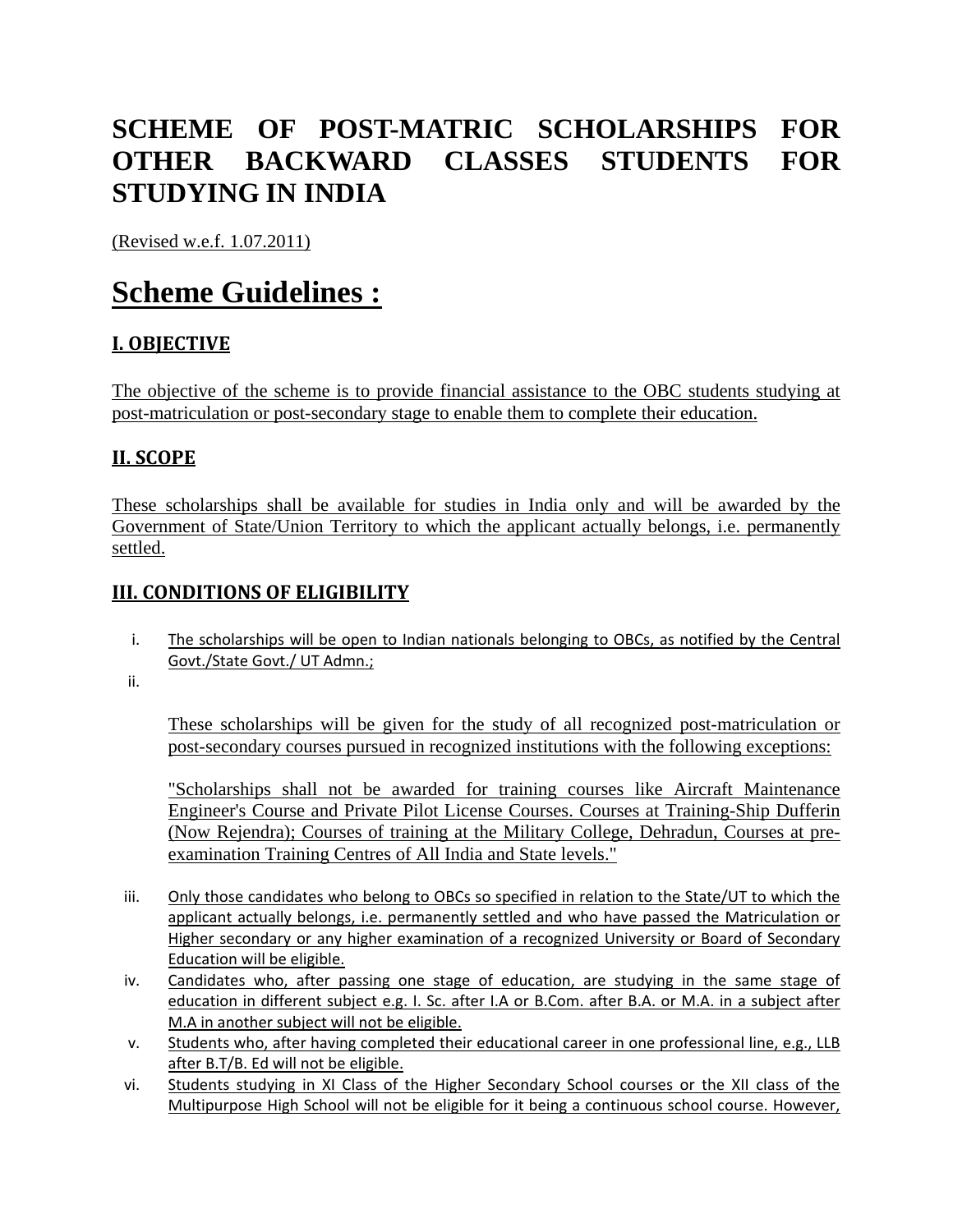in cases, where tenth class examination of such courses is treated as equivalent to Matriculation and students who after passing tenth class join other courses, such students will be treated as post-matric students and will be eligible for the award of scholarships.

- vii. Students pursuing Post-graduate courses in medicine will be eligible if they are not allowed to practice during the period of their course.
- viii. Students who after failing or passing the Under Graduate/Post-Graduate examinations in Arts/science/Commerce join any recognized professional or Technical certificate/diploma/degree courses will be awarded scholarships if otherwise eligible. No subsequent failure will be condoned except courses in Group 'A' and no further change in the course will be allowed.

# **SCHEME OF POST-MATRIC SCHOLARSHIPS FOR OTHER BACKWARD CLASSES STUDENTS FOR STUDYING IN INDIA**

(Revised w.e.f. 1.07.2011)

- ix. Students who pursue their studies through correspondence courses will be eligible towards reimbursement of non-refundable fee. The term correspondence includes distant and continuing education. Besides reimbursement of non-refundable fee, such students will also be eligible for an annual allowance of Rs. 900/- for essential/prescribed books, as applicable.
- x. Only two boys of the same parents/guardian will be entitled to receive scholarships. This restriction will, however, not apply to girls. Accordingly, scholarship availed by girls of same parents/guardian will not adversely affect admissibility of availing scholarship upto two boys of same parents/guardian.
- xi. A scholarship holder under this Scheme will not hold any other scholarship/stipend. If awarded any other scholarship/stipend, the students can exercise his/her option for either of the two scholarships/stipends, whichever is more beneficial to him/her and should inform the awarding authority through the Head of the Institution about the option made. No scholarship will be paid to the students under this Scheme from the date he/she accepts any other scholarships/stipend. The student can however, accept free lodging or a grant or ad-hoc monetary help from the State Government or any other source for the purchase of books, equipment or for meeting the expenses on board and lodging, in addition to the scholarship amount paid under this Scheme.
- xii. Scholarship holders who are receiving coaching in any of the pre-examination training centers with financial assistance from the Central Government/State Government will not be eligible for stipend under the coaching schemes for the duration of the coaching programme.
- xiii. Employed students whose income combined with the income of their parents/guardians does not exceed Rs. 1.00 lakh per annum shall be eligible for post-matric scholarships to the extent of reimbursement of all compulsorily payable non-refundable fees.
- xiv. In case of unemployed students whose parents/guardians income from all sources does not exceed Rs. 1.00 lakh per annum will be entitled for the scholarship under the Scheme.

**Note 1**: So long as either of the parents (or husband in the case of married unemployed girl students) are alive, only income of the parents/husband, as the case may be, from all sources has to be taken into account and of no other members even though they may be earning. In the form of income declaration, income is to be declared on this basis. Only in the case where both the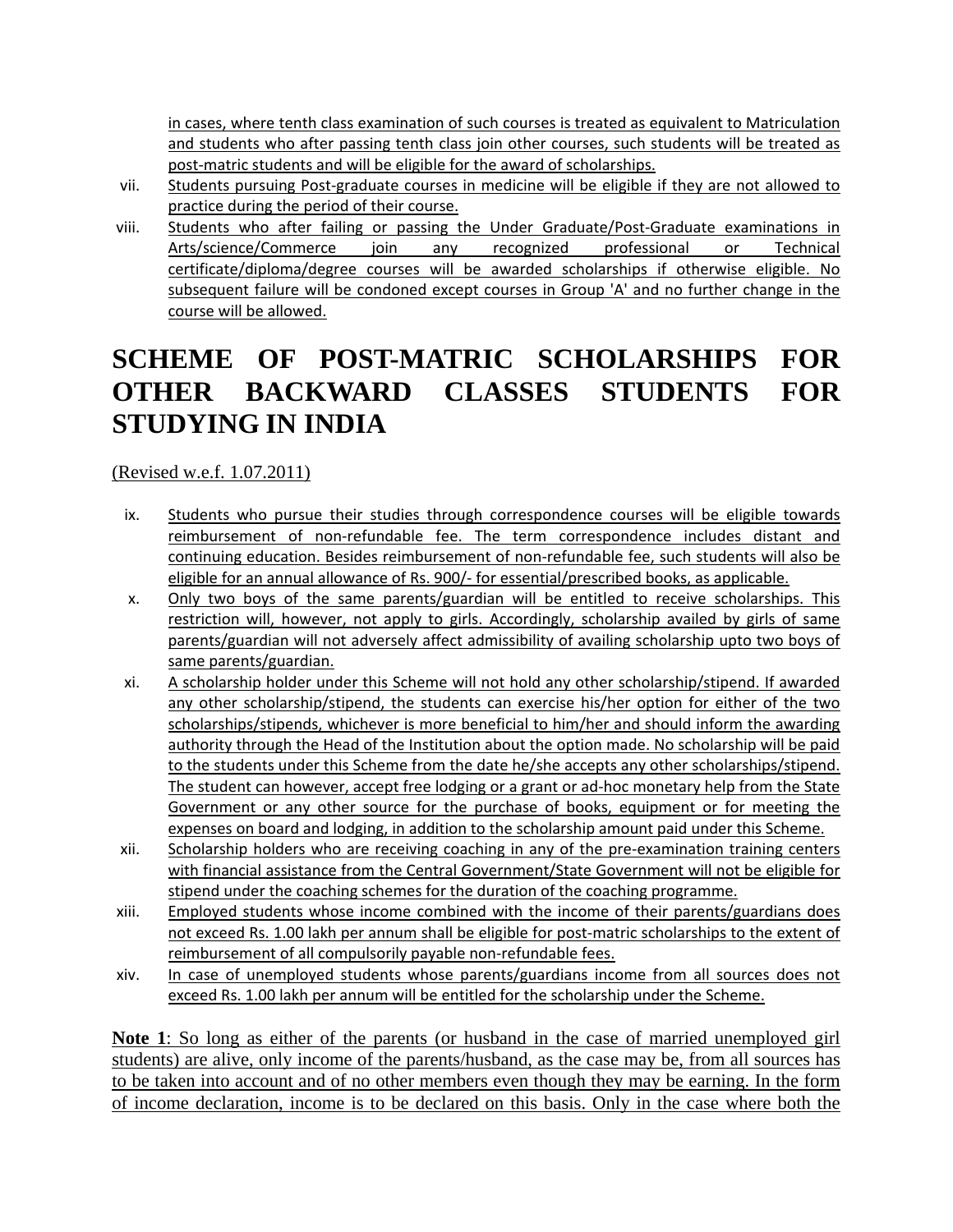parents (or husband in the case of married but unemployed girl student) have died, the income of the guardian who is supporting the student in his/her studies has to be taken into consideration. Such students whose parent's income is affected due to unfortunate death of one of earning parents and resultantly comes within the income ceiling prescribed under the scheme, shall become eligible for scholarship, subject to their fulfilling other conditions of eligibility, from the month in which such sad incidence takes place. Applications for scholarships from such students can be considered even after lapse of last date of receipt of applications, on compassionate grounds.

**Note 2**: House Rent Allowance received by the parents of a student be exempted from the computation of 'income' if the same has been permitted to be exempted for purpose of Income-Tax.

**Note 3**: Income Certificate is required to be taken once only, i.e. at the time of admission to courses, which are continuing for more than one year.

## **IV. VALUE OF SCHOLARSHIP**

The value of scholarship will include Maintenance Allowance, Reader Charges for blind students, reimbursement of compulsory non-refundable fees, Study Tour Charges/thesis typing/printing charges and book allowance for students pursuing correspondence course, for complete duration of the course as per details given below:-

# **SCHEME OF POST-MATRIC SCHOLARSHIPS FOR OTHER BACKWARD CLASSES STUDENTS FOR STUDYING IN INDIA**

(Revised w.e.f. 1.07.2011)

### **i) Maintenance Allowance**

| Course of (1)                                                                                                                                                                                                                                                                                  | (Rs. Per Month) Rate of<br><b>Maintenance Allowance</b> |                  |
|------------------------------------------------------------------------------------------------------------------------------------------------------------------------------------------------------------------------------------------------------------------------------------------------|---------------------------------------------------------|------------------|
|                                                                                                                                                                                                                                                                                                | Hostellers (2)                                          | Day Scholars (3) |
| <b>Group A</b><br>$\vert$ (i) Degree and Post Graduate level courses including M.Phil., Ph.D.<br>land Post Doctoral research<br>in Medicine (Allopathic, Indian and other recognized systems of<br>medicines), Engineering,<br>Technology, Planning, Architecture, Design, Fashion Technology, | 750                                                     | 350              |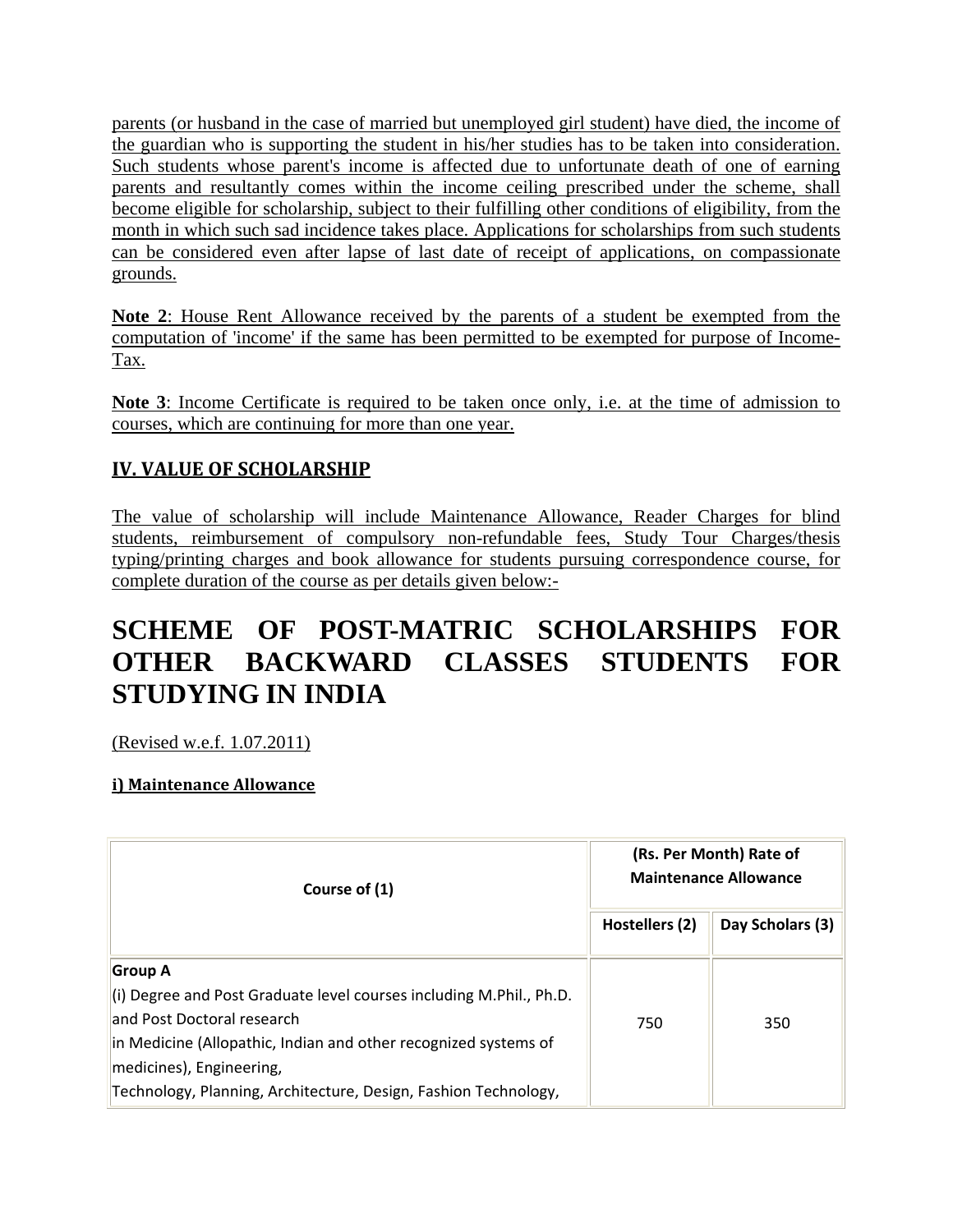| Agriculture, Veterinary &<br>Allied Sciences, Management, Business Finance/ Administration,<br><b>Computer Science/Applications.</b><br>(ii) Commercial Pilot License (including helicopter pilot and<br>multiengine rating) course.<br>(iii) Post Graduate Diploma courses in various branches of<br>management & medicine.<br>(iv) C.A./I.C.W.A./C.S./I.C.F.A. etc.<br>(v) M. Phil., Ph.D. and Post Doctoral Programmes (D. Litt., D.Sc.<br>$ $ etc.).<br>(vi) L.L.M.                                                                                                                                                                               |     |     |
|-------------------------------------------------------------------------------------------------------------------------------------------------------------------------------------------------------------------------------------------------------------------------------------------------------------------------------------------------------------------------------------------------------------------------------------------------------------------------------------------------------------------------------------------------------------------------------------------------------------------------------------------------------|-----|-----|
| <b>Group B</b><br>(i) Graduate/Post/Graduate courses leading to Degree, Diploma,<br>Certificate in areas like<br>Pharmacy (B. Pharma), Nursing (B Nursing), LLB, BFS, other para-<br>medial branches like<br>rehabilitation diagnostics etc., Mass Communication, Hotel<br>Management & Catering,<br>Travel/Tourism/Hospitality Management, Interior Decoration,<br>Nutrition & Dietetics,<br>Commercial Art, Financial Services (e.g. Banking, Insurance,<br>Taxation etc.) for<br>which entrance qualification is minimum Sr. Secondary (10+2).<br>(ii) Post Graduate courses not covered under Group A e.g.<br>MA/M.Sc./M.Com/ M.Ed./M.Pharma etc. | 510 | 335 |
| <b>Group C</b><br>All other courses leading to a graduate degree not covered under<br>Group A & B e.g. BA/B.Sc./B.Com etc.                                                                                                                                                                                                                                                                                                                                                                                                                                                                                                                            | 400 | 210 |
| <b>Group D</b><br>All post-matriculation level non-degree courses for which entrance<br>qualification is High School<br>(Class X), e.g. senior secondary certificate (class XI and XII); both<br>general and vocational<br>stream, ITI courses, 3 year diploma courses in Polytechnics, etc.                                                                                                                                                                                                                                                                                                                                                          | 260 | 160 |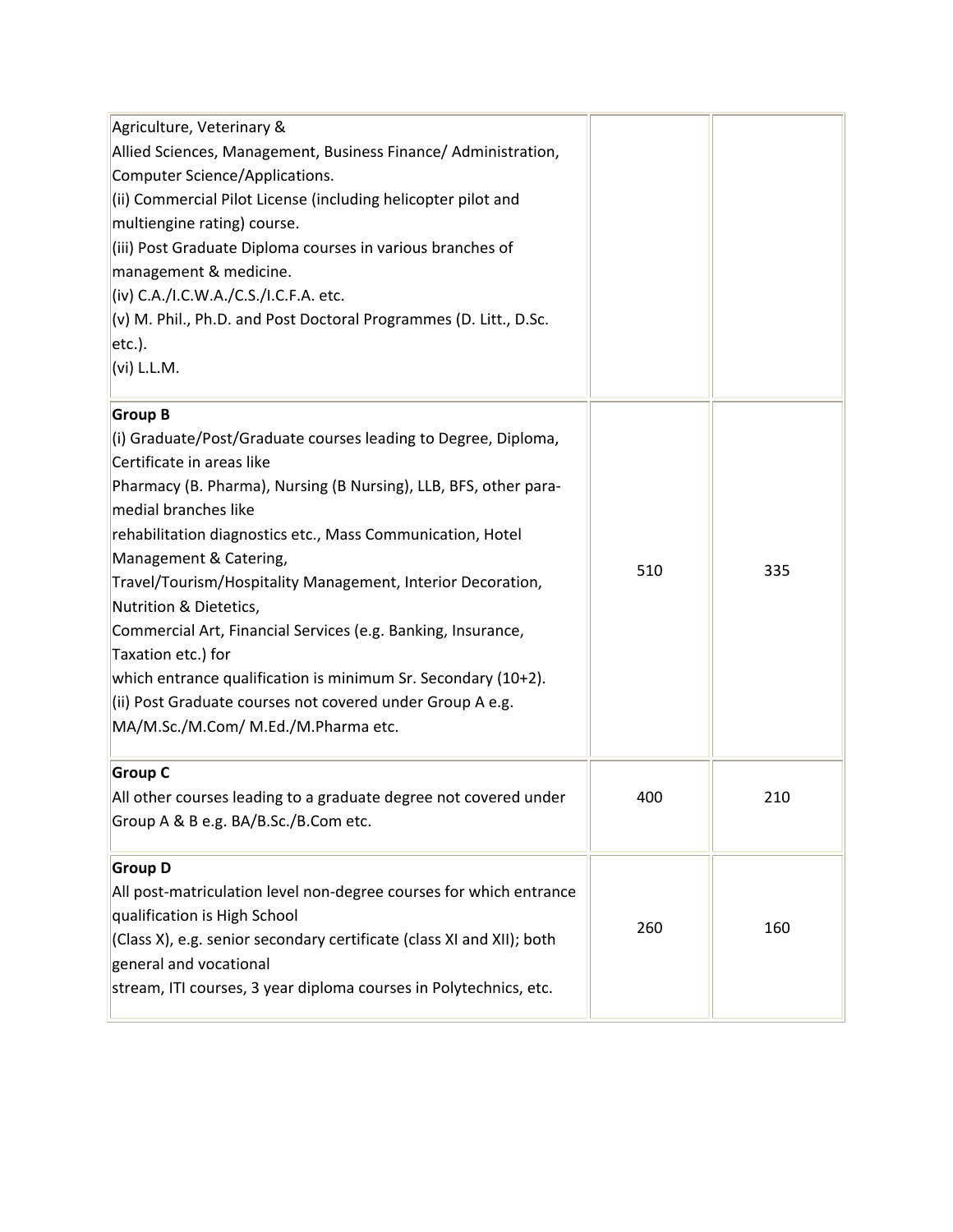# **SCHEME OF POST-MATRIC SCHOLARSHIPS FOR OTHER BACKWARD CLASSES STUDENTS FOR STUDYING IN INDIA**

(Revised w.e.f. 1.07.2011)

### **Note: 1 Commercial Pilot License Course(CPL)**

CPL course shall be covered under Group 'A'. The number of awards for CPL will be 20 per annum. Consequent upon receiving applications from concerned students, concerned State Governments/UT Admns., should scrutinize them for determining their eligibility under the Scheme and thereafter intimate the number of eligible applications for CPL training (with their names) for each financial year to Ministry of Social justice & Empowerment (their applications need not be sent to the Ministry). Upon receipt of such information, Ministry of Social Justice & Empowerment will give clearance to the concerned States/UTs on the first come first-serve basis upto 20 awards for the country as a whole. The selected candidates will be provided a maintenance allowance at rates applicable to Group 'A' courses, i.e. Rs. 750 per month for hostlers and Rs. 350 per month for day scholars. In addition, an amount of Rs.5000/- per flying hour in single/multiengine aircraft for 200 hours will be paid. No other component of expenditure will be admissible for CPL courses under the scheme. The expenditure of the selected candidates will be paid/borne by the concerned State Government/UT Admn. out of their central allocation of funds.

**Note 2**: Scholars who are entitled to free boarding and/or lodging will be paid maintenance chargers at 1/3rd of hostellers' rate.

#### **ii) Reader Charges for blind students (Blind Scholars)**

The blind scholars will be given additional amount as 'Readers Charges' as mentioned below:-

| Group     | <b>Reader Allowance (Rs. P.m.)</b> |
|-----------|------------------------------------|
| Group A,B | 175                                |
| Group C   | 130                                |
| Group D   | 90                                 |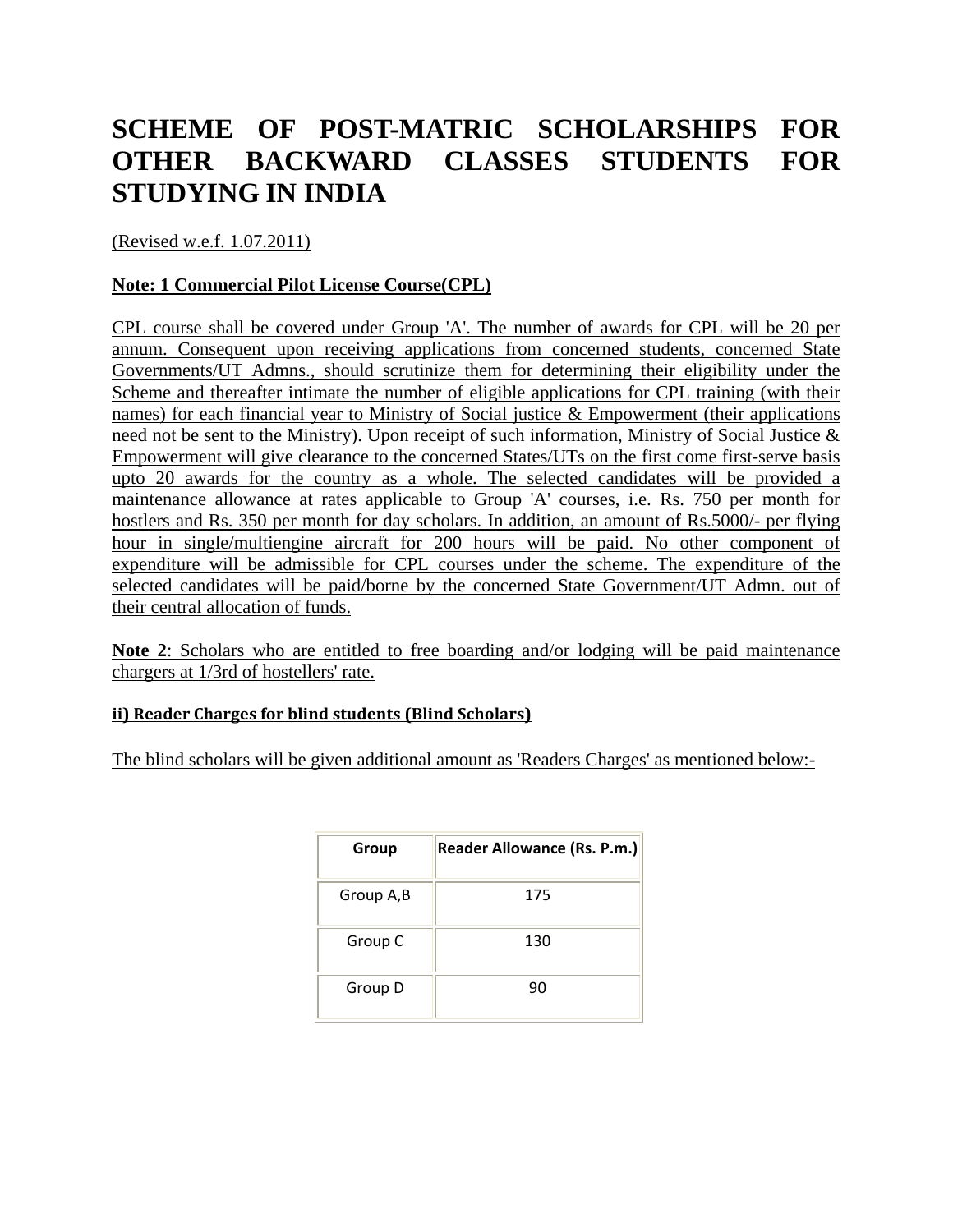### **iii) Fees**

Scholars will be paid enrolment/registration, tuition, games, union, library, magazine, medical examination and such other fees compulsorily payable by the scholar to the institution or University/Board. Refundable deposit-like caution money, security deposit will, however, be excluded.

#### **iv) Study Tours**

Study tour charges upto a maximum of Rs. 900/- per annum limited to the actual expenditure incurred by the student on transportation charges etc., will be paid to the scholars studying professional and technical courses, provided that the head of the institution certifies that the study tour is essential for the scholar for completion of his/her course of study.

### **V) Thesis Typing /Printing charges**

Thesis typing/printing charges upto a maximum of Rs. 1000 will be paid to research scholars on the recommendation of the Head of the Institution.

# **SCHEME OF POST-MATRIC SCHOLARSHIPS FOR OTHER BACKWARD CLASSES STUDENTS FOR STUDYING IN INDIA**

(Revised w.e.f. 1.07.2011)

## **V. SELECTION OF CANDIDATES**

All the eligible Other Backward Classes candidates will be given scholarships subject to the condition of eligibility prescribed in para III of this Scheme. Candidates belonging to one State, but studying in another State, will be awarded scholarship by the State to which they belong and will submit their applications to the competent authorities in that State. In the matter of exemption from fees or other concessions also, they will be treated as if they were studying in their own State.

### **VI. DURATION AND RENEWAL OF AWARDS**

- i. The award once made will be tenable from the stage at which it is given to the completion of course subject to good conduct and regularity in attendance. It will be renewed from year to year provided that within a course, which is continuous for a number of years, the scholar secures promotion to the next higher class irrespective of the fact whether such examinations are conducted by a University or the Institution.
- ii. If an OBC scholar pursuing Group A course fails in the examination for the first time, the award may be renewed. For second and subsequent failures in any class the student shall bear his/her own expenses until he/she secures promotion to the next higher class.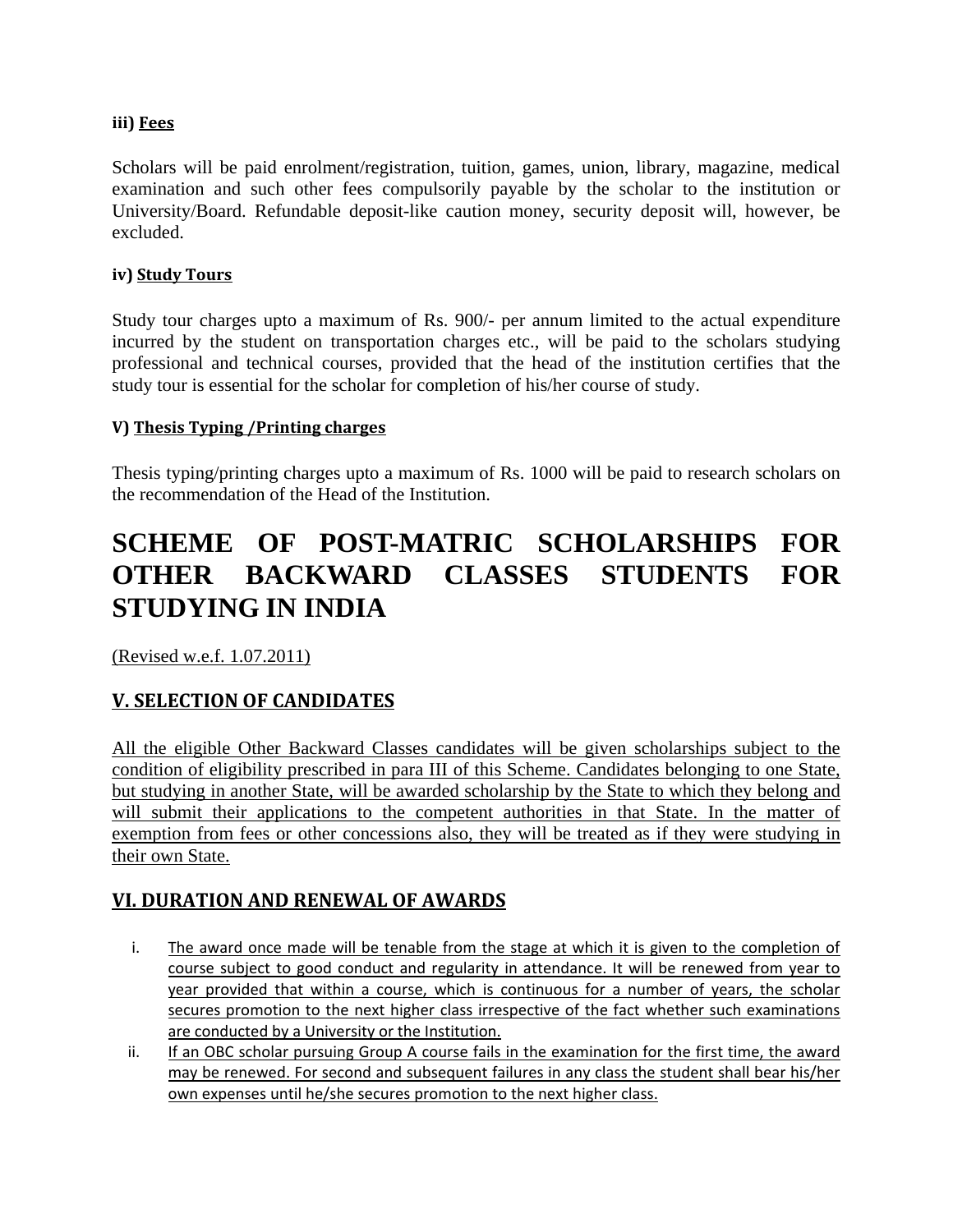- iii. If a scholar is unable to appear in the annual examination owing to illness and or on account of any other unforeseeable event, the award may be renewed for the next academic year on submission of medical certificate and/or other required sufficient proof to the satisfaction of the Head of the Institution and his/her certifying that the scholar would have passed had he appeared in the examination.
- iv. If according to the Regulations of a University/Institution, a student is promoted to the next higher class even though he/she may not have actually passed in lower class and is required to take examination of the junior class again after sometime, he/she will be entitled to scholarship for the class to which he/she is promoted if the student is otherwise eligible for scholarship.

## **VII. PAYMENT**

- i. Maintenance charges shall be payable from  $1<sup>st</sup>$  April or from the month of admission, whichever is later, to the month in which the examination are completed at the end of the academic year.(including maintenance during holidays) provided that if the scholar secures admission after the 20<sup>th</sup> day of a month, the amount will be made from the month following the month of admission.
- ii. In case of renewal of scholarships awarded in the previous years, maintenance charges will be paid from the month following the month up to which scholarship was paid in the previous year, if the course of study is continuous.
- iii. All scholars are expected to purchase the necessary text books, stationary etc., out of the maintenance allowance sanctioned. If it is reported by the Head of the concerned Institution that a scholar is without text-books stationary etc., the value of the scholarship may be reduced at the discretion of the authority sanctioning the scholarship.
- iv. The scholarship money will be paid to the selected students by the government of the State/Union Territory's Administration to which they belong in accordance with the procedure laid down by them in this regard.
- v. Scholarship will not be paid for the period of internship/ housemanship in the M.B.B.S. course or for a practical training in other course if the student is in receipt of some remuneration during the internship period or some allowance/stipend during the practical training in other course.

# **SCHEME OF POST-MATRIC SCHOLARSHIPS FOR OTHER BACKWARD CLASSES STUDENTS FOR STUDYING IN INDIA**

(Revised w.e.f. 1.07.2011)

## **VIII. MODE OF DISBURSAL OF SCHOLARSHIP**

In order to ensure timely payment of scholarship amount to the beneficiaries, the State Government/UT administrations are requested to avoid cash payment of scholarship amount and are required to issue instructions to all concerned that payment of scholarship should be made to beneficiaries through their accounts in post offices/banks with phased transition to Smart Cards.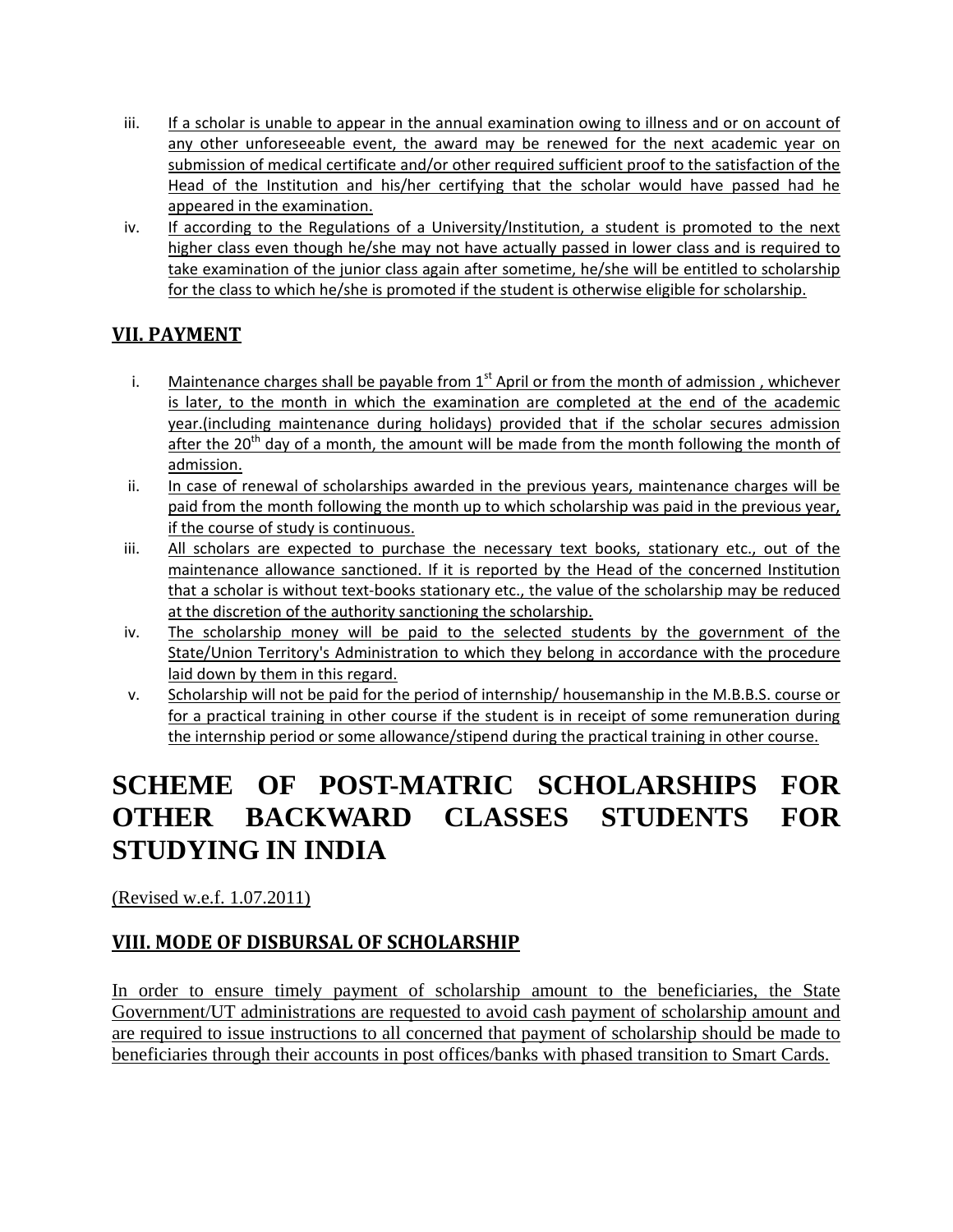## **IX. OTHER CONDITIONS FOR THE AWARD**

- i. The scholarship is dependent on the satisfactory progress and conduct of the scholars. If it is reported by the Head of the Institution at any time that a scholar has, by reasons of his/her own act or default, failed to make satisfactory progress or has been guilty of misconduct such as resorting to or participating in strikes, irregularity in attendance without the permission of the authorities concerned etc., the authority sanctioning the scholarships may either cancel the scholarships or stop or withhold further payment of such period as it may think fit.
- ii. If a student is found to have obtained a scholarship by false statement his/her scholarship will be cancelled forthwith and the amount of the scholarship paid will be recovered, at the discretion of the concerned State Government. The student concerned will be blacklisted and debarred for scholarship in any scheme for ever.
- iii. A scholarship awarded may be cancelled if the scholar changes the subject of the course of study for which the scholarship were originally awarded or changes the institution of study, without prior approval of the State Government. The Head of the Institution shall report such cases to them and stop payment of the scholarship money. The amount already paid may also be recovered at the discretion of the State Government.
- iv. A scholar is liable to refund the scholarship amount at the discretion of the State Government, if during the course of the year, the studies for which the scholarship has been awarded, is discontinued by him/her.
- v. The provisions of the scheme can be changed at any time at the discretion of the Government of India.

## **X. ANNOUNCEMENT OF THE SCHEME**

All the State Governments/UT Admns. will announce in May-June, the details of the Scheme and invite applications by issuing an advertisement in the leading newspapers of the State and through other media outfits. All requests for application forms and other particulars should be addressed to the concerned State/UT to which students actually belong. The applicant should submit the completed application to the prescribed authority before the last dare prescribed for receipt of applications.

## **XI. PROCEDURE FOR APPLYING**

i) An application for scholarship to the prescribed authority should comprise:

- a. One copy of the application for scholarship in the prescribed form (separate application form may be prescribed by concerned State Government/UT for 'fresh' and 'renewal' scholarship).
- b. One copy of the passport size photograph with signatures of the student thereon (for fresh scholarship)
- c. One attested copy each of certificates/diploma/degree etc., in respect of all examination passed
- d. A certificate (in original) of Caste signed by an authorized Revenue Officer not below the rank of Tehsildar.
- e. An income declaration by the parents/guardians, stating definite income from all sources by way of income certification from employer along with the affidavit on non-Judicial Stamp Paper.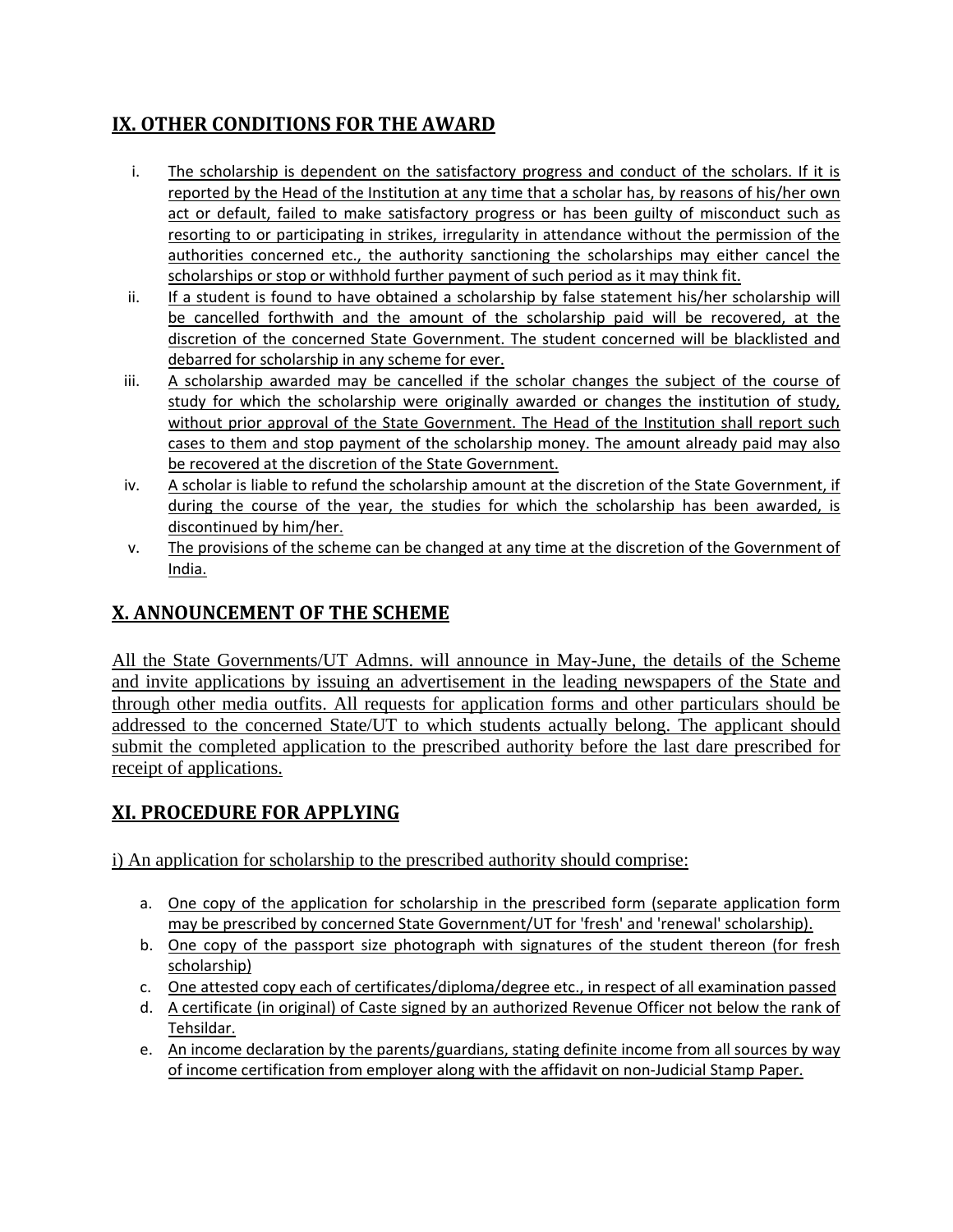f. A receipt in acknowledgement of the scholarship in the previous year on the form attached to the application only duly countersigned by the Head of the Institution concerned, if the applicant was in receipt of a scholarship under this Scheme in the preceding year.

ii) Application complete in all respect shall be submitted to the Head of the Institution being attended or last attended by the candidates and shall be addressed to an officer specified for this purpose by the Government of State/Union Territory to which the student belongs in accordance with the instructions issued by them from time to time.

## **SCHEME OF POST-MATRIC SCHOLARSHIPS FOR OTHER BACKWARD CLASSES STUDENTS FOR STUDYING IN INDIA**

(Revised w.e.f. 1.07.2011)

## **XII. 'FUNDS-LIMITED' NATURE OF THE REVISED SCHEME AND PROCEDURE FOR CAPPING**

Even under the existing PMS-OBC Scheme, due to budgetary constraint, in practice, it has not been possible for the Central Government to provide assistance for giving scholarship to all eligible students. Therefore, a notional allocation (NA) under the Scheme was being conveyed at the beginning of the financial year since 2008-09 to States/UTs having OBC population, in proportion to their total population as per census and they were being requested to send proposals within the NA. This is now being formalized under the revised Scheme, as per broad procedure outlined below:-

- i. At the beginning of the financial year, notional allocation(NA) of funds of States/UTs will be made by this Ministry, from the overall annual outlay of the Scheme, on the basis of population of each State/UT, excluding States/UTs having no notified list of OBCs (viz. Arunachal Pradesh, Meghalaya, Mizoram, Nagaland and Lakshadweep).
- ii. States/UTs will sub-allocate their NA, district-wise and group-wise, for all non-professional courses. However, such sub-allocation would not be necessary for professional courses, as institutions of professional education tend to be concentrated in major cities/centres. The State Government is expected to lay down criteria for selection for award of scholarship under both types of courses-professional and non-professional, to the extent of available funds, based on merit-cum-means.
- iii. States will earmark at least 25% of the total outlay under the Scheme for Group D courses which include, Class-XI and XII and all other post-matriculation level non-degree courses, diploma courses in polytechnics etc. Such earmarking would encourage more OBC students to join entrylevel courses of tertiary education which would enable them subsequently to take up courses leading to higher qualifications.
- iv. States/UTs will incur expenditure under the Scheme at least to the extent of "Central assistance or NA plus their committed liability", and should normally limit the number of scholarships accordingly. However, they would be free to allocate funds from the State-Plan, over and above the level of their committed liability plus the Central Assistance received, for funding additional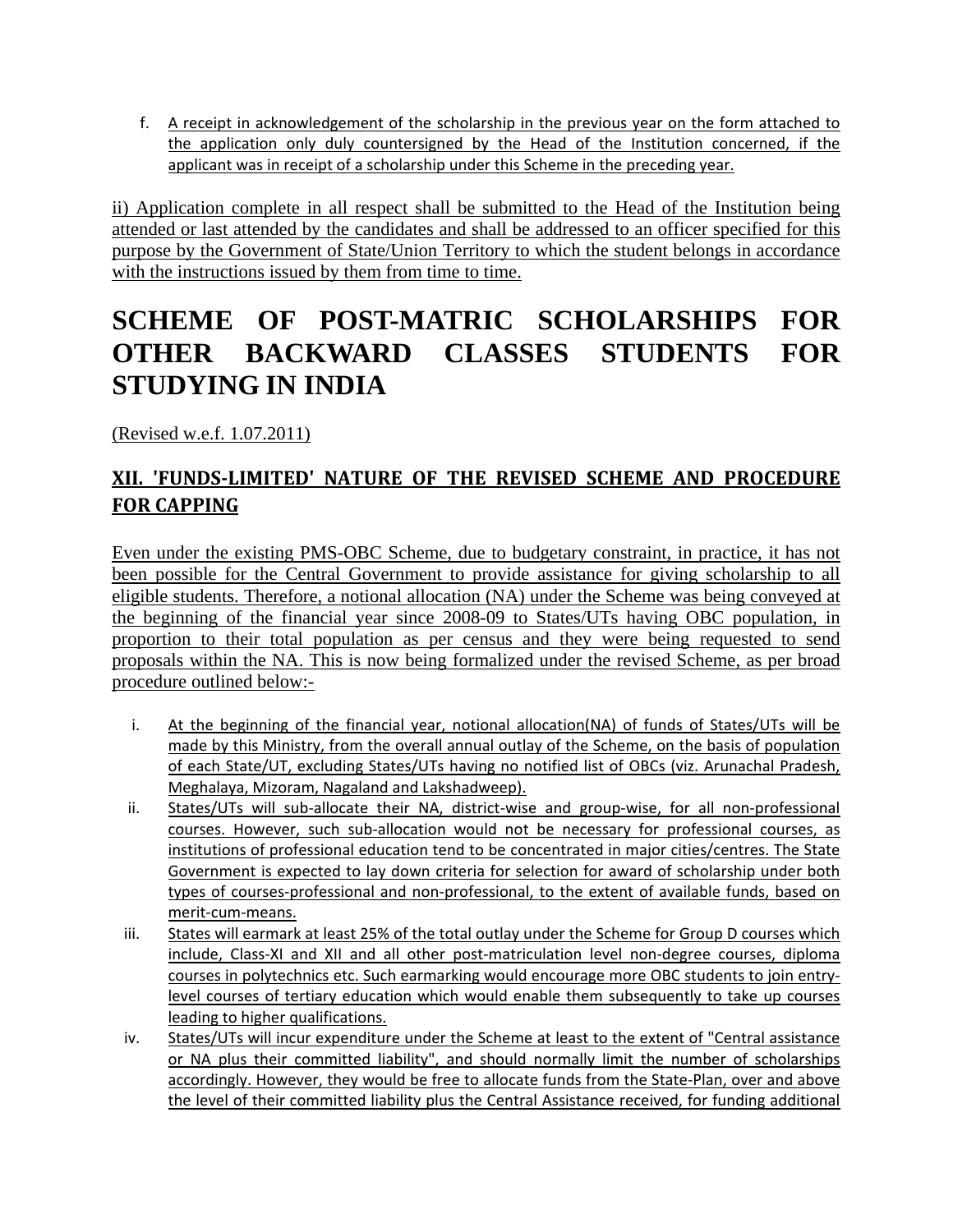scholarships under the Scheme. Any such additional expenditure will have to be borne by the State Government/UT Administration itself, over and above their committed liability, and will generally not be eligible for reimbursement from the Centre. However, additional expenditure incurred by a State/UT beyond the level of Central Assistance may be considered for reimbursement by the Central Government, to the extent of availability of savings (mainly from States which are not able to fully avail of their notional allocation, for any reason), towards the end of a financial year.

v. Central assistance given to a State/UT would have to be first utilized to cover renewal cases (i.e students already awarded scholarships during the previous years against Central Assistance), and only the balance amount left may be utilized to cover new cases.

The above lays down the broad principles and procedure for implementing the 'Capping' feature. Each State Government may work out its State-specific detailed modalities for implementing the �Capping� feature of the revised PMS-OBC Scheme, keeping in view the above broad principles/ procedure and its own circumstances, and send to this Ministry guidelines issued and any amendments thereto, in this behalf to the implementing agencies.

# **SCHEME OF POST-MATRIC SCHOLARSHIPS FOR OTHER BACKWARD CLASSES STUDENTS FOR STUDYING IN INDIA**

(Revised w.e.f. 1.07.2011)

## **XIII. FUNDING PATTERN OF THE SCHEME**

The Scheme is implemented by the State Governments and Union Territories, which receive 100% central assistance from Government of India under the Scheme, over and above their respective Committed Liability. The level of Committed Liability of respective State Governments/Union Territory Administrations for a year is equivalent to the level of actual expenditure incurred by them under the Scheme during the terminal year of the last Five Year Plan Period and is required to be borne by them for which they are required to make required provision in their own budget. However, the North Eastern States have been exempted from making their own budgetary provisions towards Committed Liability.

## **XIV. TRANSFER OF ADDITIONAL COMMITTED LIABILITY TO STATES**

Under Centrally Sponsored Schemes, recurring expenditure of the terminal year of a Five Year Plan gets transferred to States as their committed liability, from the first year of the next Five Year Plan. In the instant case, however, as the revision is taking place in the last year of the XI Five Year Plan, Government of India have decided, as a special case, that **additional committed liability arising on account of the revision of the Scheme w.e.f. 01.07.2011 shall be passed on to the States/UTs at the end of the XII Five Year Plan (i.e. w.e.f. 01.04.2017) and not at the end of the XI Plan.** However, committed liability as per old scholarship rates, at the end of the XI Plan, will get transferred to States/UTs with effect from 1.4.2012, as per past practice.